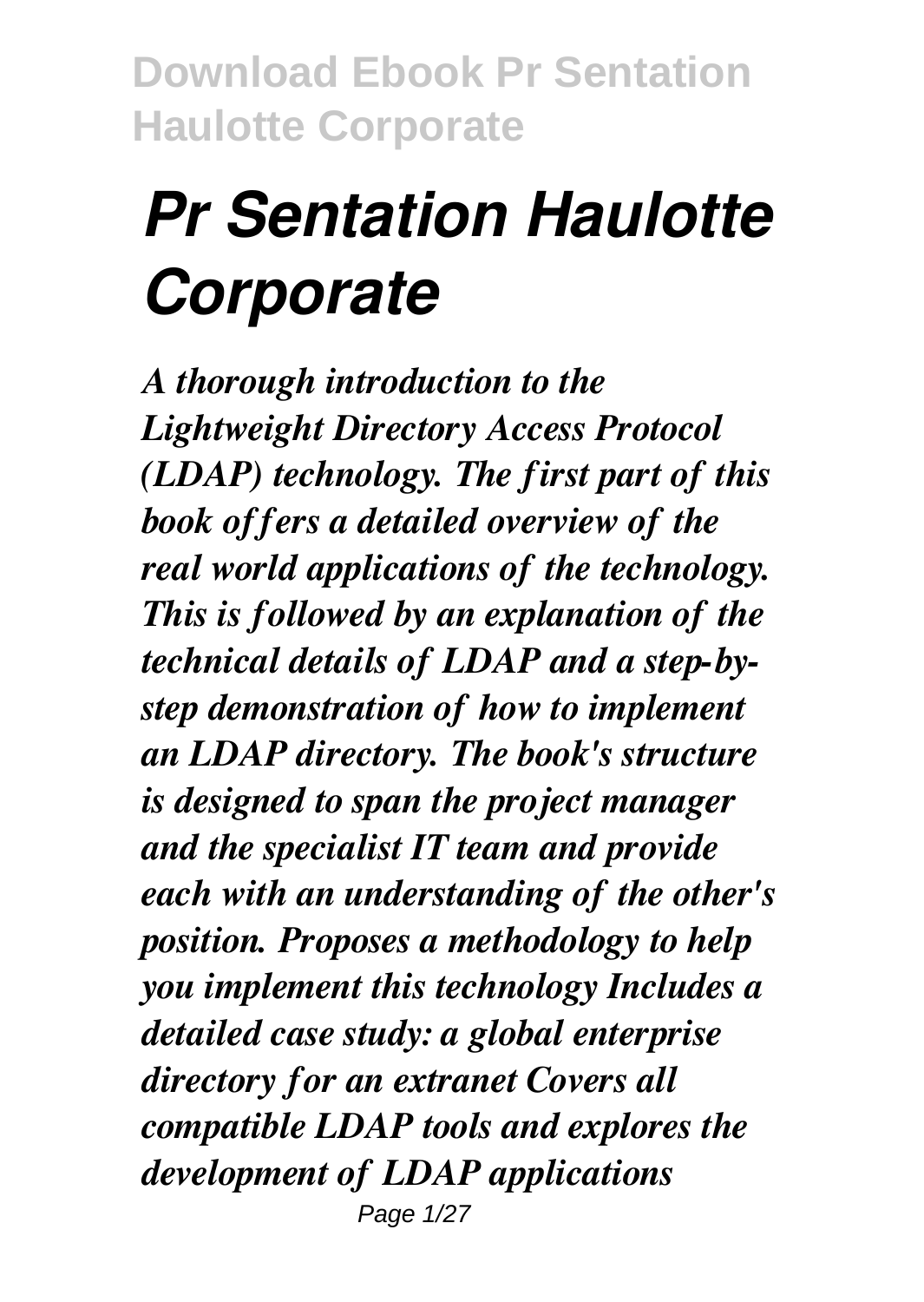*Ce livre reproduit les discours prononcés par trente-huit personnalités lorsque leur a été octroyé le doctorat honoris causa de l'Université catholique de Louvain. Les thèmes abordés reflètent les préoccupations de l'université et de la société d'aujourd'hui : l'éducation, la spiritualité, la paix et les droits de l'homme, la pauvreté, l'engagement politique, l'Europe et l'économie durable. Ces textes offrent des pistes de réflexion et d'action pour une société meilleure. From the walls and curtains of firstcentury Judaism to the tramezzo of Renaissance Italy, screens of various shapes and sizes have been used to separate the sacred from the secular. Drawn from papers presented at a recent Dumbarton Oaks Byzantine Studies symposium, this volume provides insightful new research on the history of the iconostasis.*

Page 2/27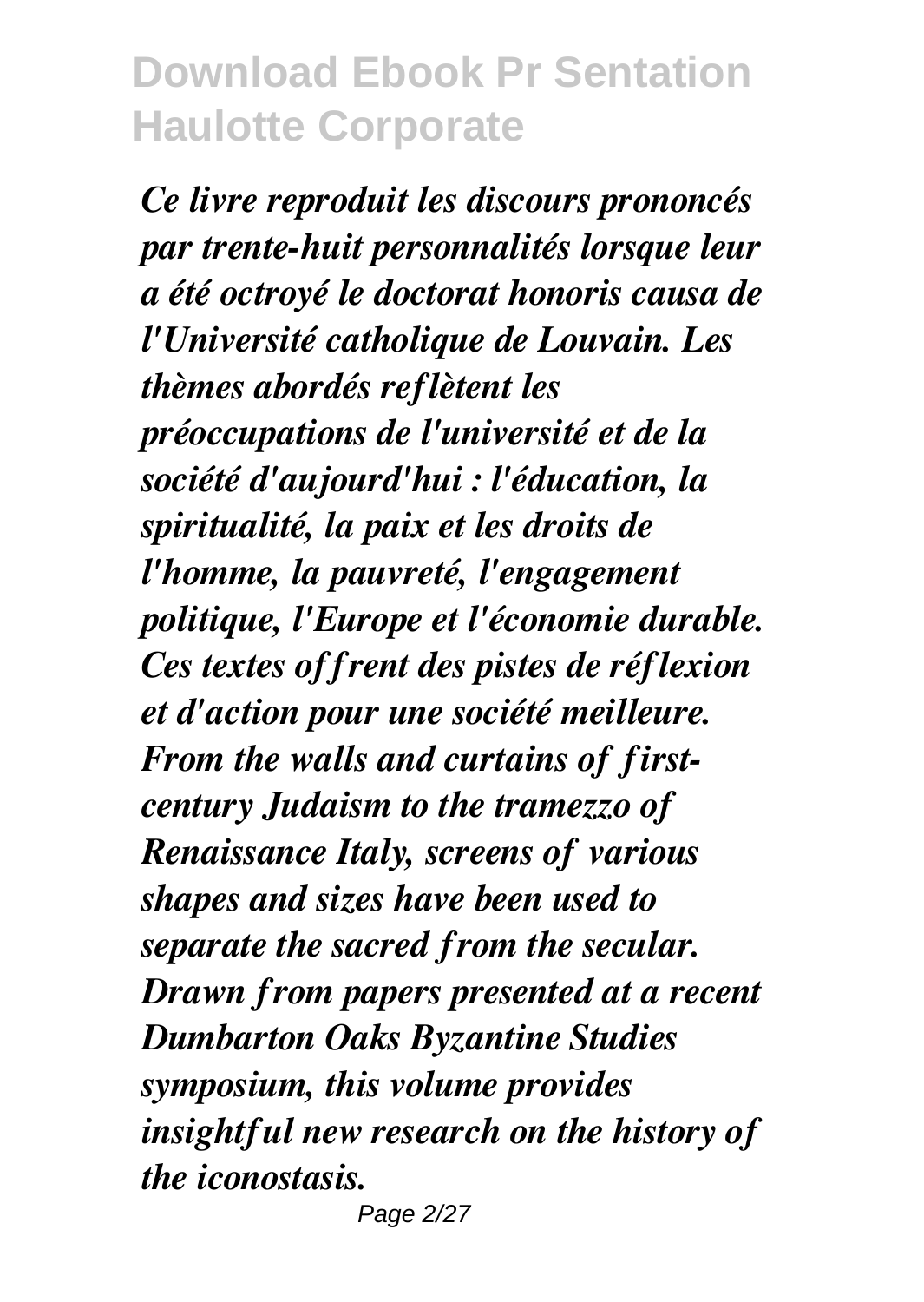#### *critical edition of the Hebrew text Les Livres disponibles Part 1 The Politics of Intolerance Jeremiah Prophet of Courage and Hope Contemporary Philosophy*

This book attempts to locate the patterns of the first part of the book of Jeremiah by the application of rhetorical criticism -- that is, the analysis of the ways by which two or more units of literary material are connected into larger units by the association of sounds, key words, or ideas.

A New Yorker writer revisits the seminal book of her youth--Middlemarch--and fashions a singular, involving story of how a passionate attachment to a great work of literature can shape our lives and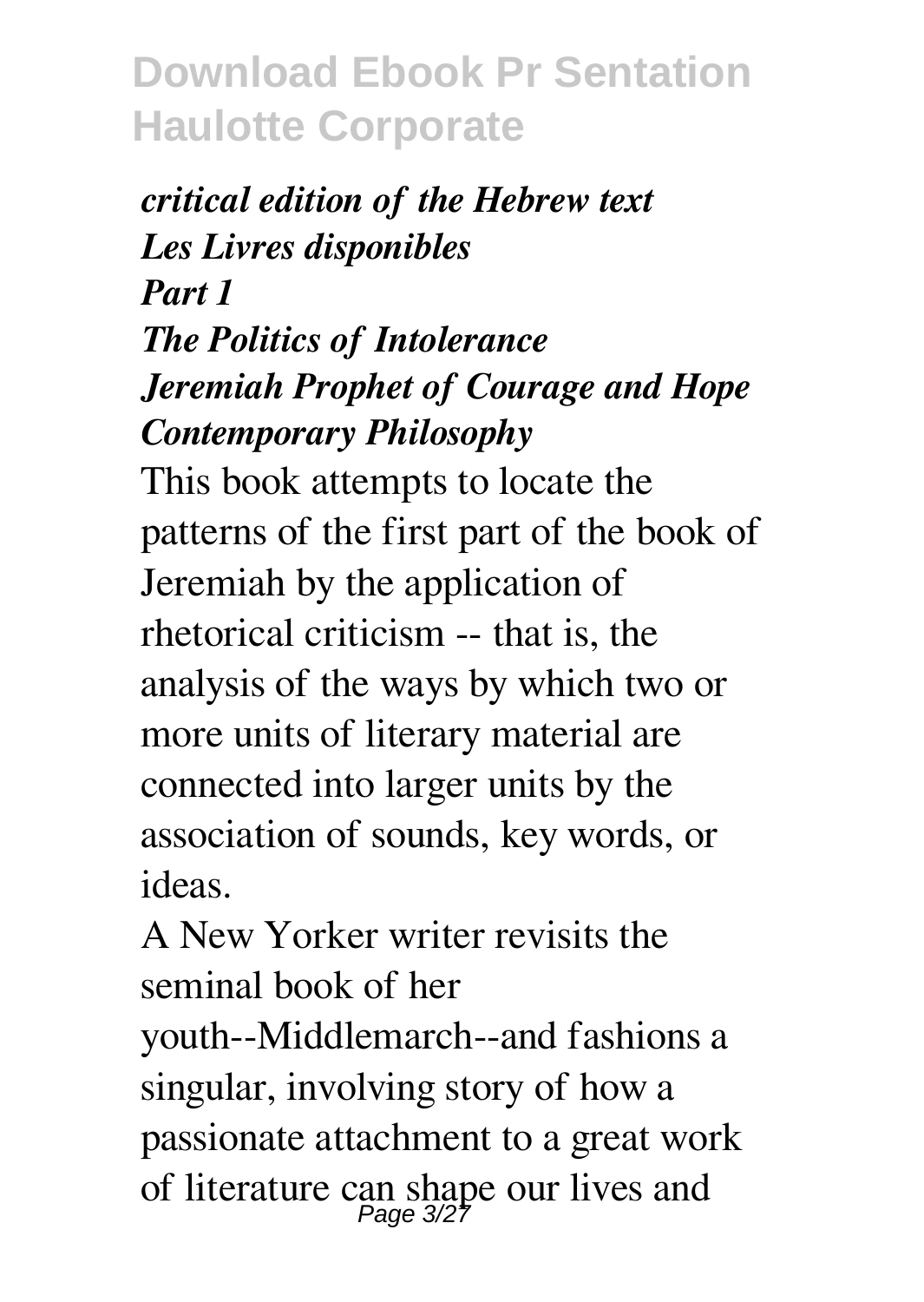help us to read our own histories. Rebecca Mead was a young woman in an English coastal town when she first read George Eliot's Middlemarch, regarded by many as the greatest English novel. After gaining admission to Oxford, and moving to the United States to become a journalist, through several love affairs, then marriage and family, Mead read and reread Middlemarch. The novel, which Virginia Woolf famously described as "one of the few English novels written for grown-up people," offered Mead something that modern life and literature did not. In this wise and revealing work of biography, reporting, and memoir, Rebecca Mead leads us into the life that the book made for her, as well as the many lives the novel has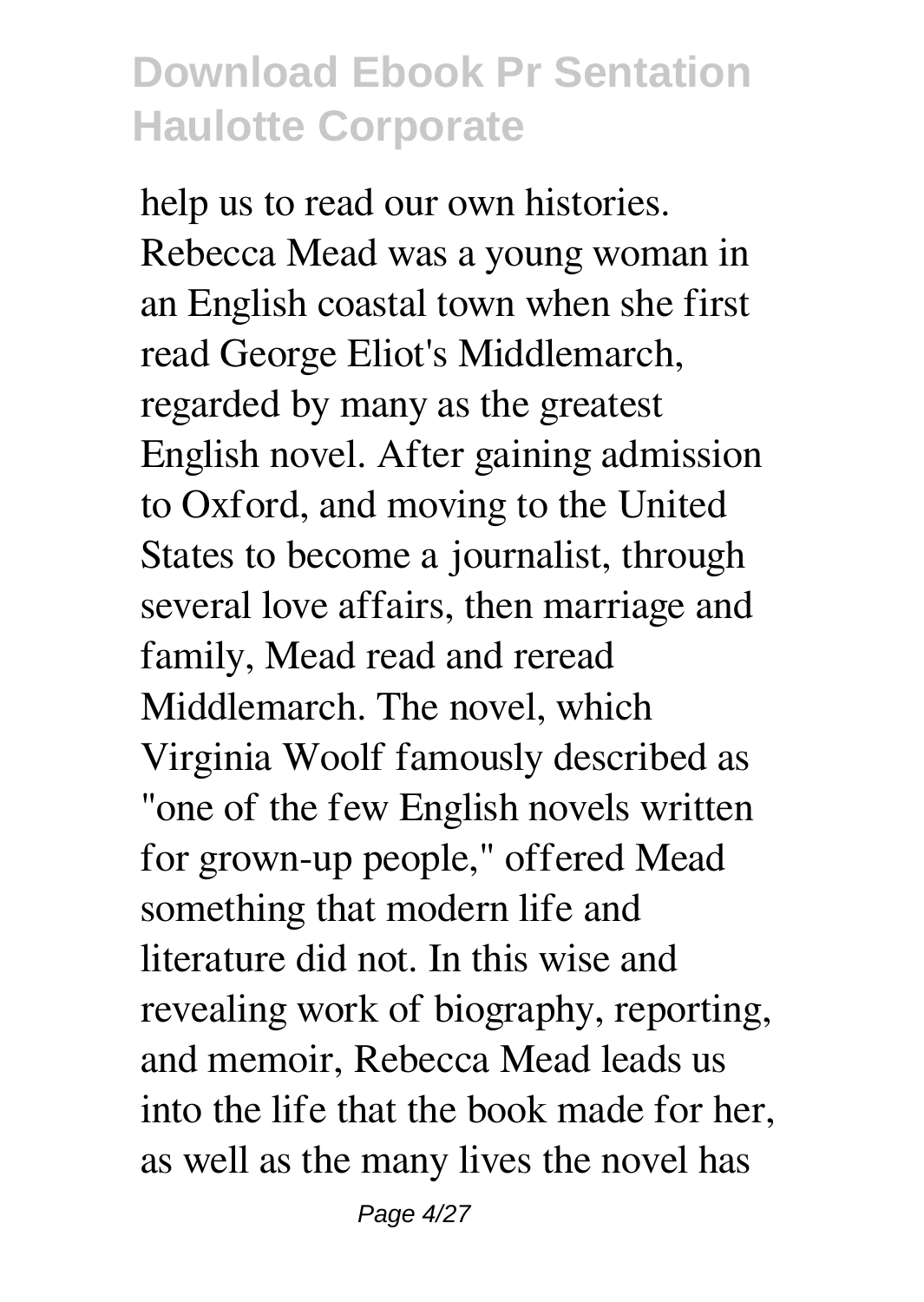led since it was written. Employing a structure that deftly mirrors that of the novel, My Life in Middlemarch takes the themes of Eliot's masterpiece--the complexity of love, the meaning of marriage, the foundations of morality, and the drama of aspiration and failure--and brings them into our world. Offering both a fascinating reading of Eliot's biography and an exploration of the way aspects of Mead's life uncannily echo that of Eliot herself, My Life in Middlemarch is for every ardent lover of literature who cares about why we read books, and how they read us. The Royal Son of GodThe Christology of Matthew 1-2 in the Setting of the GospelThe Monuments of the AcropolisThe votive offering [in verse].Contemporary PhilosophyA New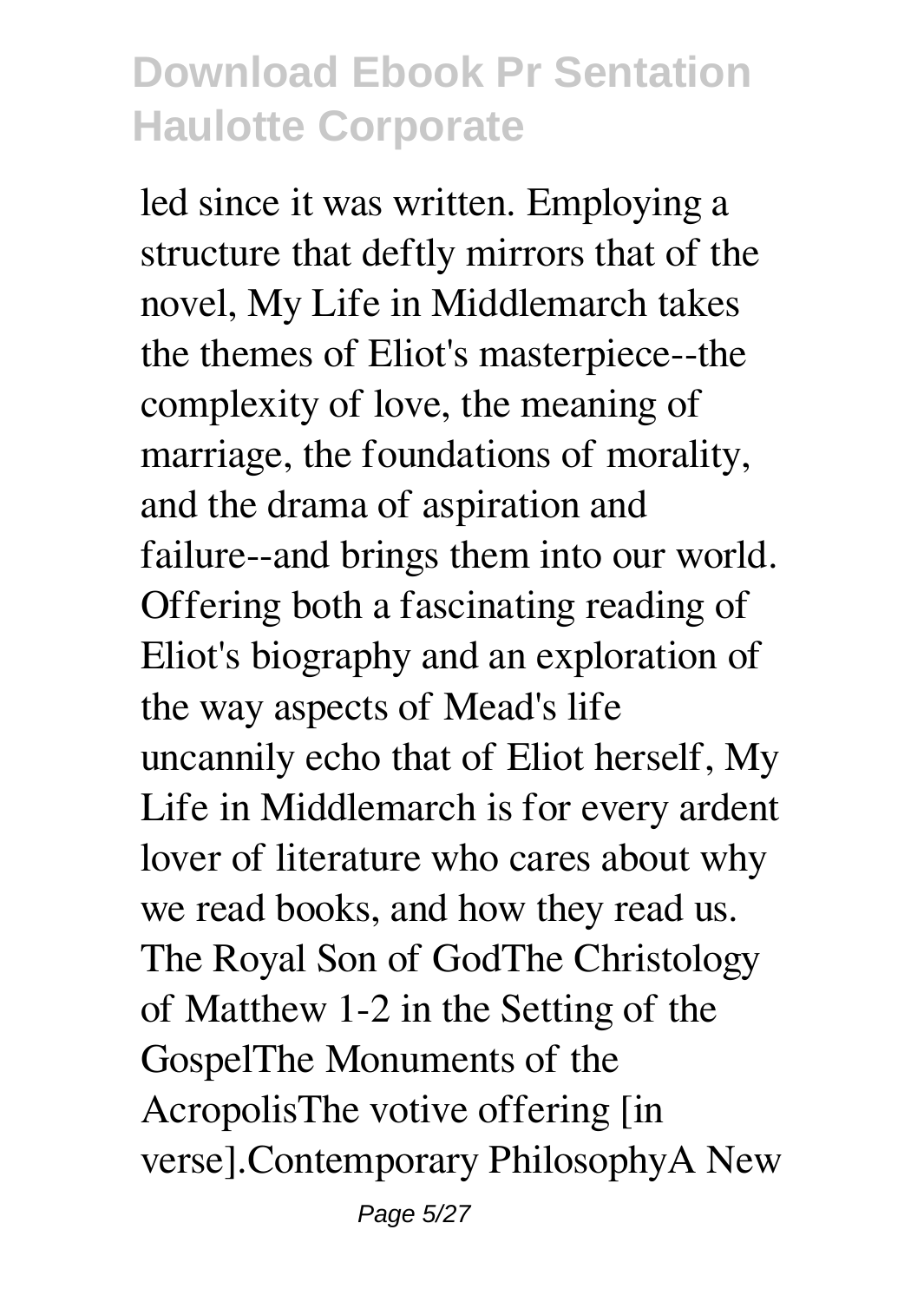SurveyBSCS Science TRACS G4 Solving Pollution Problems, TEKendall Hunt My Life in Middlemarch Low Carbon Europe LDAP Directories Equally in God's Image Shared Minds Andrea Barbarigo, Merchant of Venice, 1418-1449 **In Old Testament exegesis a gap is widening between the adherents of**

**the 'diachronic', historical-critical approach and those who out of dissatisfaction with both the results and the methods of this 'classical' approach opt for a wide variety of 'synchronic' approaches. The Ninth Joint Meeting of the Dutch 'Oudtestamentisch Werkgezelschap'**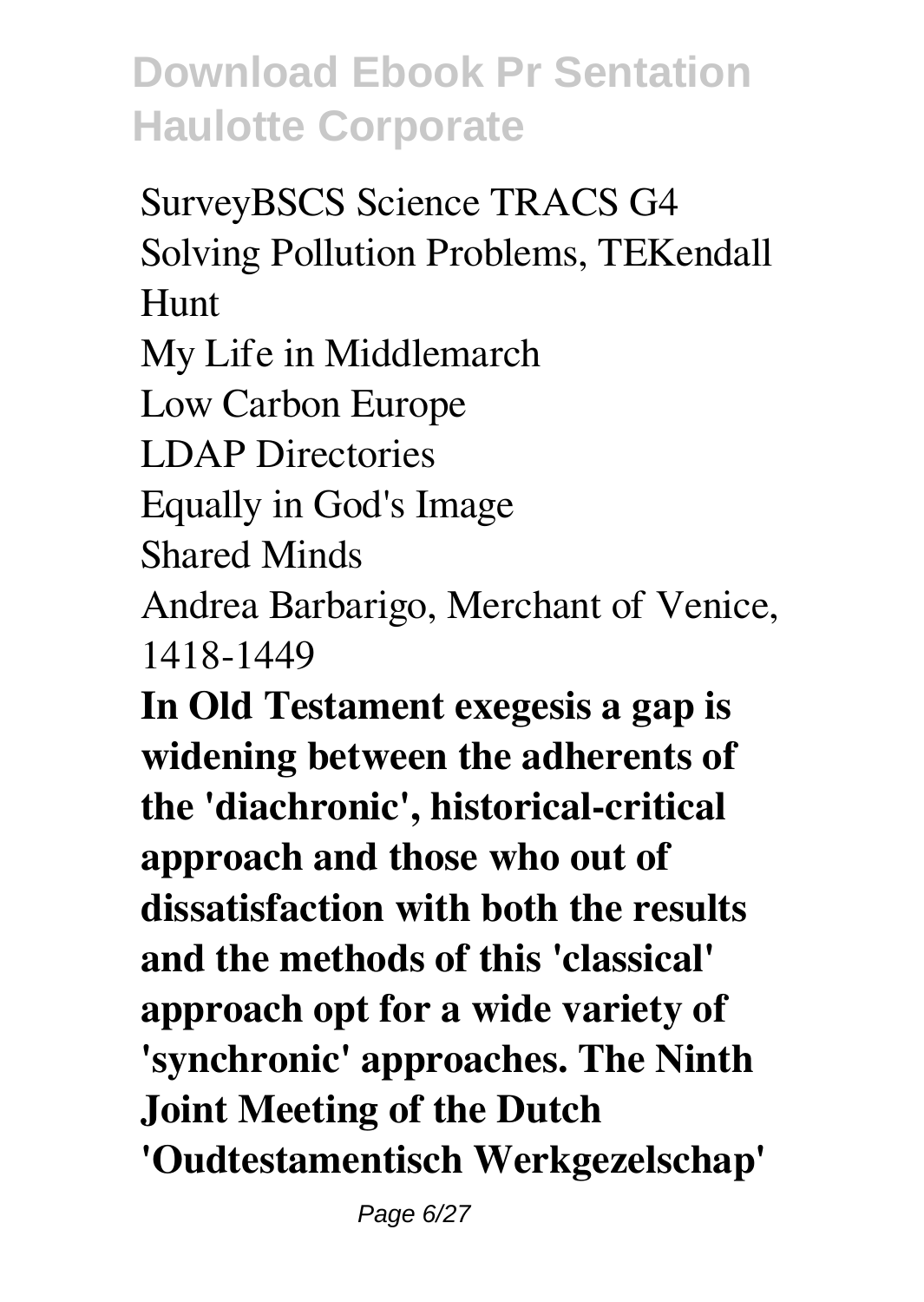**and the British 'Society for Old Testament Study', held at Kampen 28-31 August 1994, brought together partisans from both camps who engaged in a most interesting and fruitful debate on one of the major methodological issues confronting modern Old Testament scholarship. This volume contains the papers read as well as some reports from the workshops. With indices of texts and subjects.**

**This work has been selected by scholars as being culturally important and is part of the knowledge base of civilization as we know it. This work is in the public domain in the United States of America, and possibly other nations. Within the United States, you may**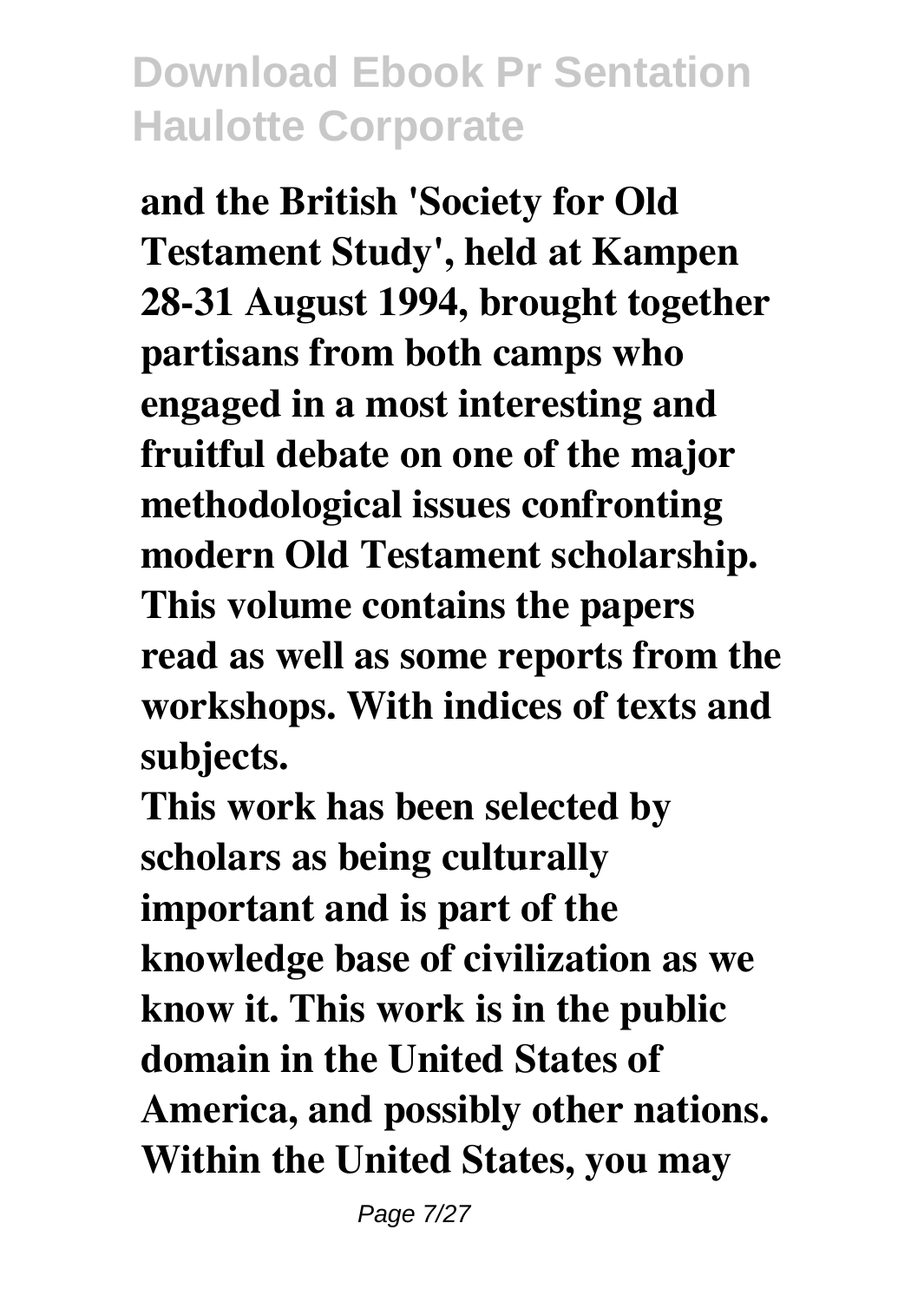**freely copy and distribute this work, as no entity (individual or corporate) has a copyright on the body of the work. Scholars believe, and we concur, that this work is important enough to be preserved, reproduced, and made generally available to the public. To ensure a quality reading experience, this work has been proofread and republished using a format that seamlessly blends the original graphical elements with text in an easy-to-read typeface. We appreciate your support of the preservation process, and thank you for being an important part of keeping this knowledge alive and relevant.**

**The Pentateuch lies at the heart of the Western humanities. Yet despite**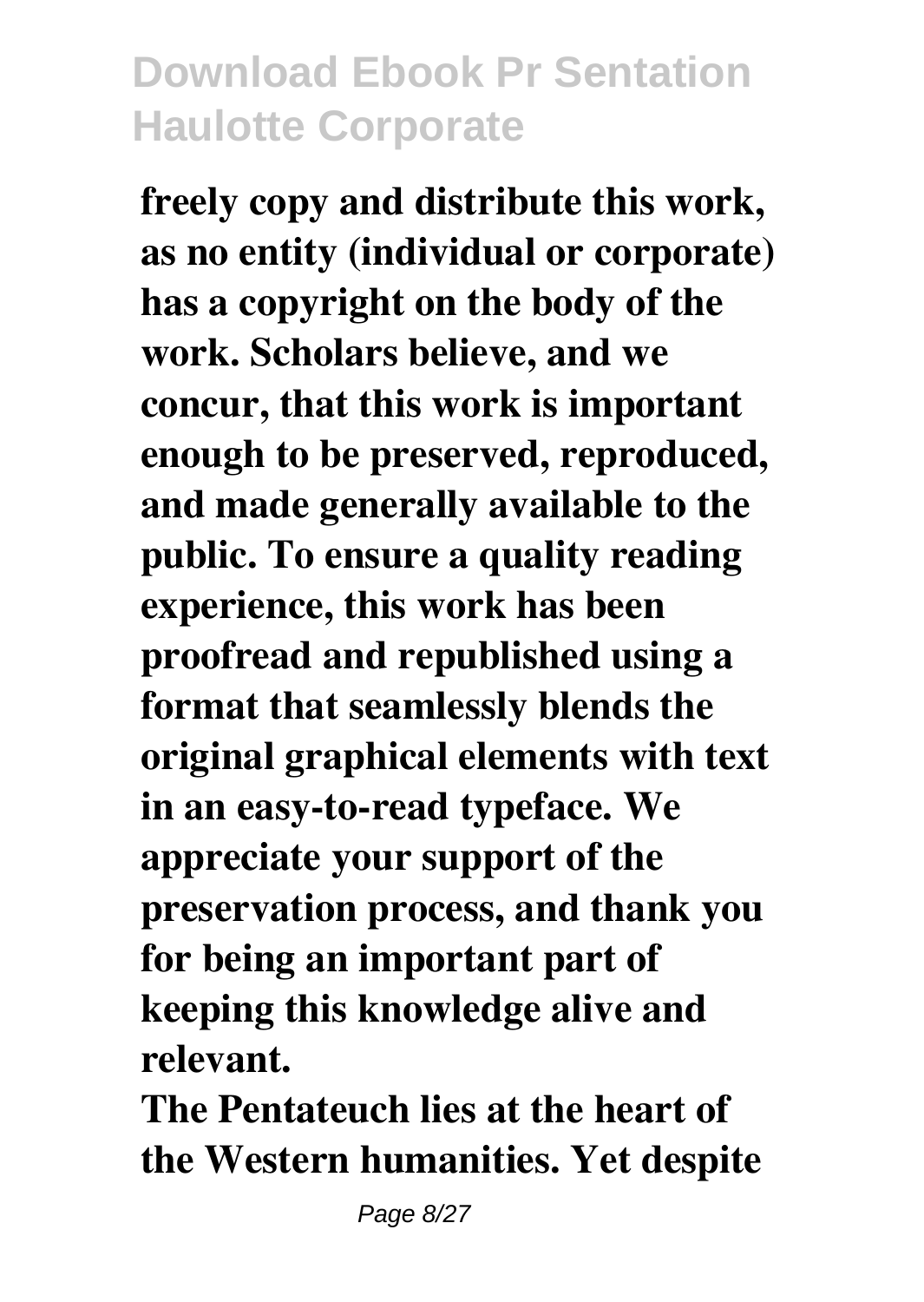**nearly two centuries of scholarship, its historical origins and its literary history are still a subject of intense discussion. Critical scholarship has isolated multiple layers of tradition, inconsistent laws, and narratives that could only have originated from separate communities within ancient Israel, and were joined together at a relatively late stage by a process of splicing and editing. In effect, a number of independent scholarly discourses have emerged. Each centers on the Pentateuch, each operates with its own set of working assumptions, and each is confident of its own claims. This volume seeks to stimulate international discussion about the Pentateuch in order to help the discipline move toward a set**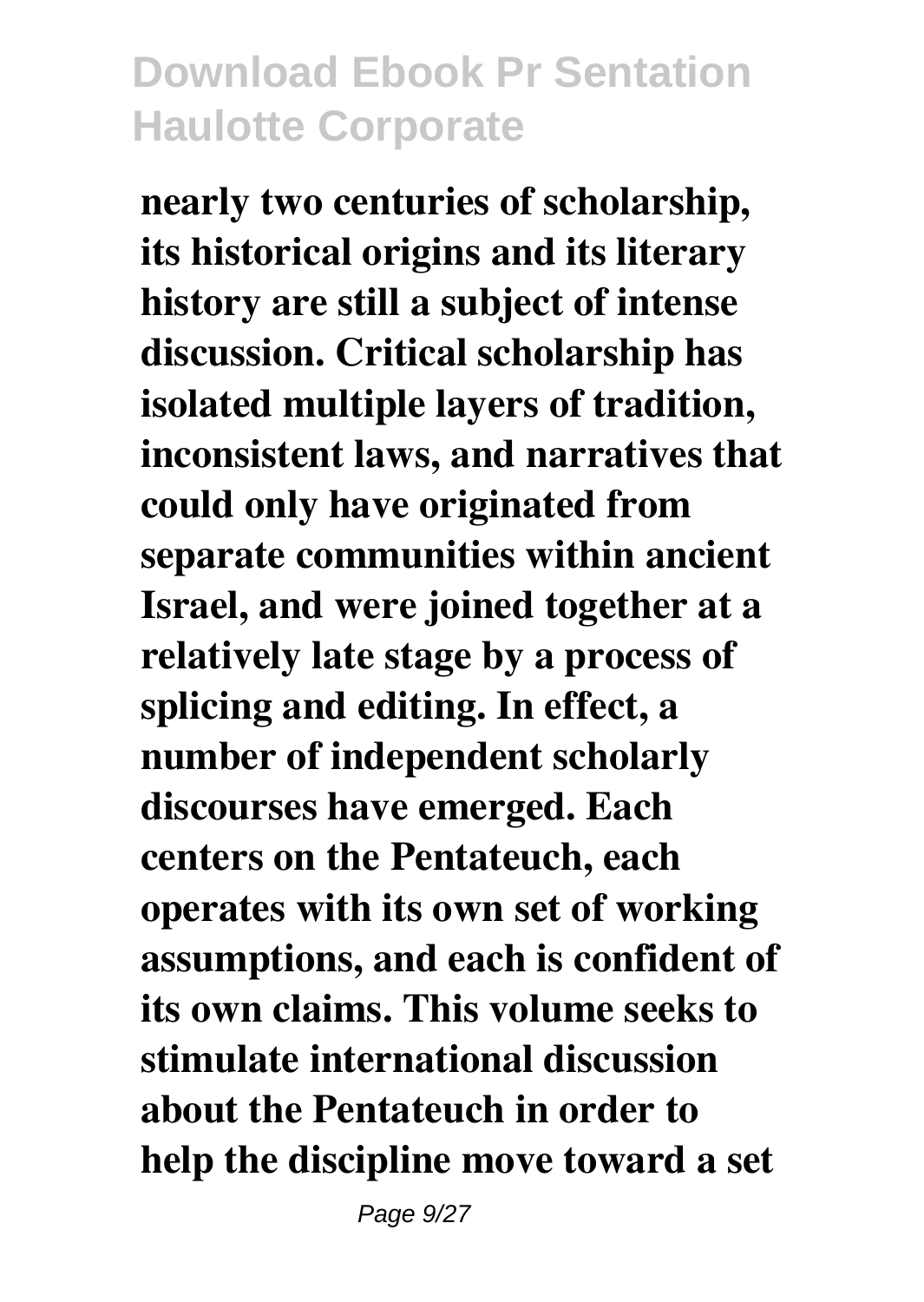**of shared assumptions and a common discourse. Contributors: Reinhard Achenbach, Rainer Albertz, Yairah Amit, Joel S. Baden, Richard J. Bautch, Erhard Blum, Mark J. Boda, David M. Carr, Sidnie White Crawford, Thomas B. Dozeman, Cynthia Edenburg, Angela Roskop Erisman, Israel Finkelstein, Karin Finsterbusch, Georg Fischer, Tova Ganzel, Jan Christian Gertz, Shimon Gesundheit, David Ben-Gad HaCohen, Sara Japhet, Jan Joosten, John Kessler, Itamar Kislev, Ariel Kopilovitz, Reinhard G. Kratz, Armin Lange, Christoph Levin, Bernard M. Levinson, Risa Levitt Kohn, Michael A. Lyons, Noam Mizrahi, Christophe Nihan, Frank**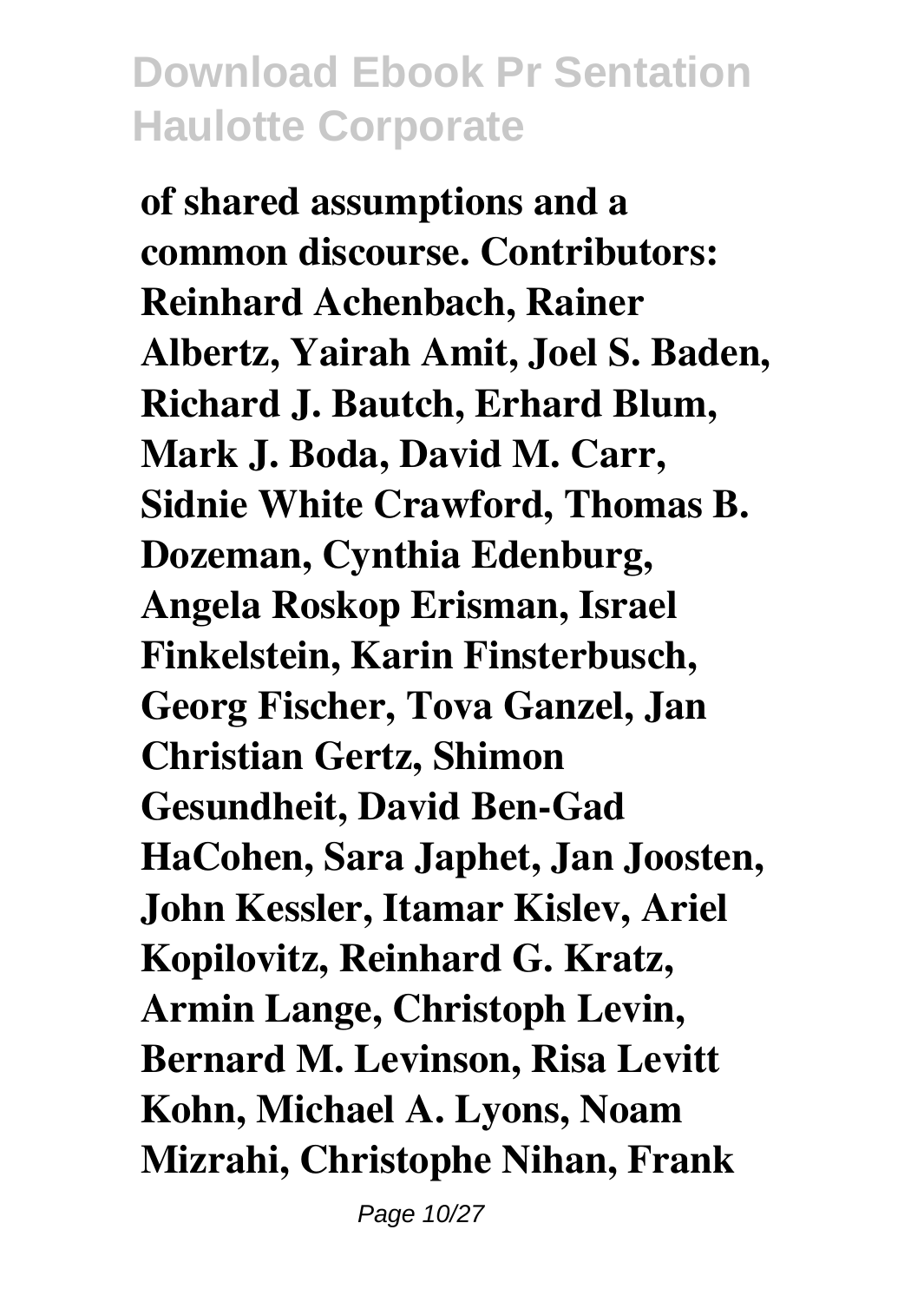**H. Polak, Christopher Rollston, Dalit Rom-Shiloni, Thomas Romer, Konrad Schmid, William Schniedewind, Baruch J. Schwartz, Jean Louis Ska, Benjamin Sommer, Jean-Pierre Sonnet, Jeffrey Stackert, Marvin A. Sweeney, James W. Watts, Markus Witte, Jakob Wohrle, David P. Wright, Molly M. Zah Bridging the Academic Cultures of Europe, Israel, and North America Proclus of Constantinople and the Cult of the Virgin in Late Antiquity BSCS Science TRACS G4 Solving Pollution Problems, TE Beholding the Sacred Mysteries A Grammar of Biblical Hebrew Ordo Romanus Primus** A thorough and detailed analysis of the

Deuternomistic History and its Page 11/27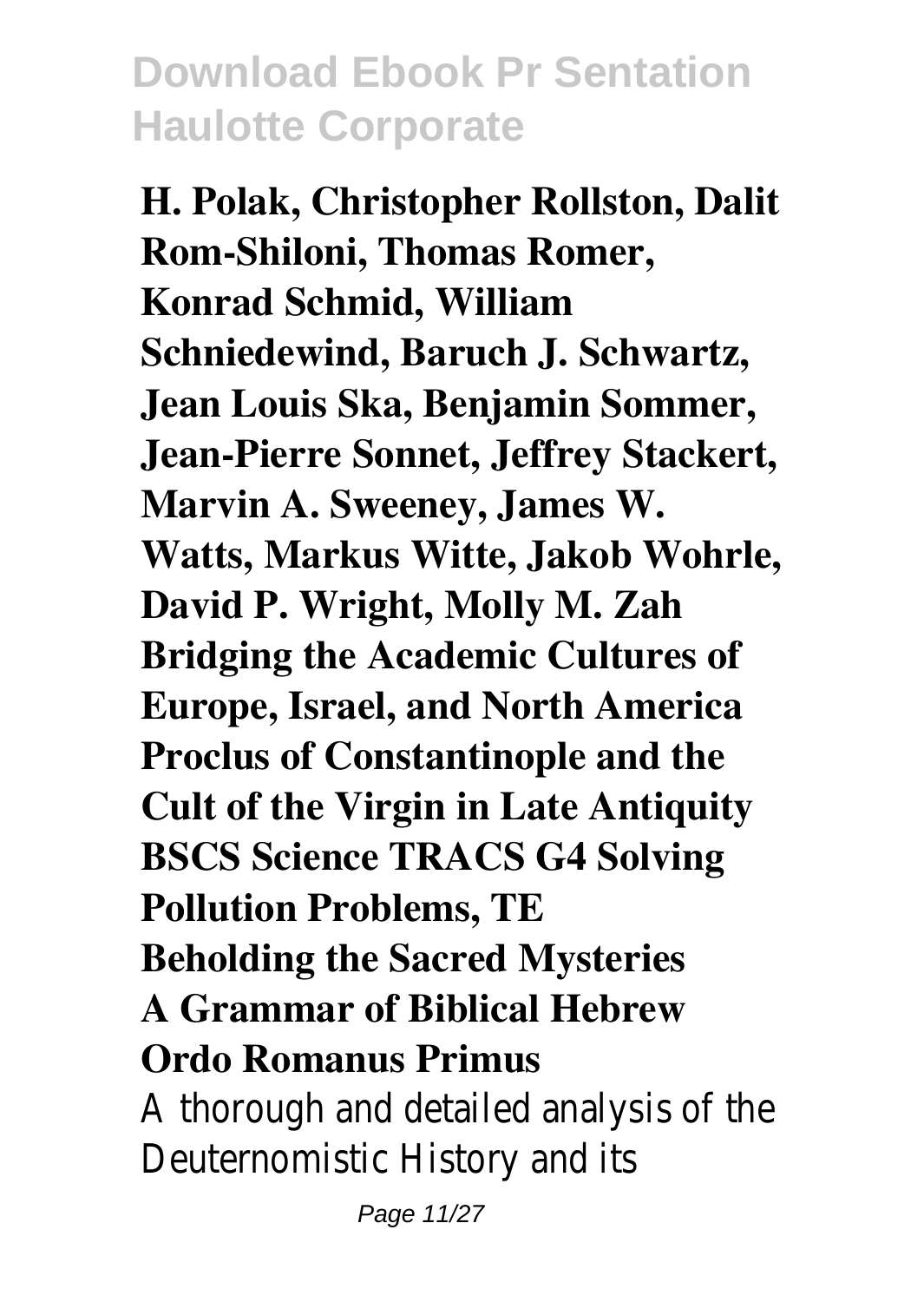influence on the Second Temple period. This book develops a broad range of knowledge in ERP implementation and usage for textile and apparel vertical. Covered are two major areas in ERP: the basics about ERP and the technology and functioning of it and usage of ERP for textile and apparel vertical specifically. Also addressed are concerns of the industry, mainly on how to select the ERP, what to expect from ERP, and how it will be beneficial to the industry.

C. K. Barrett has taught in the theological faculty of Durham University in England. His books include Epistle to the Romans, Gospel according to St. John, Luke the Historian in Recent Study, Biblical Problems, and Biblical Preaching.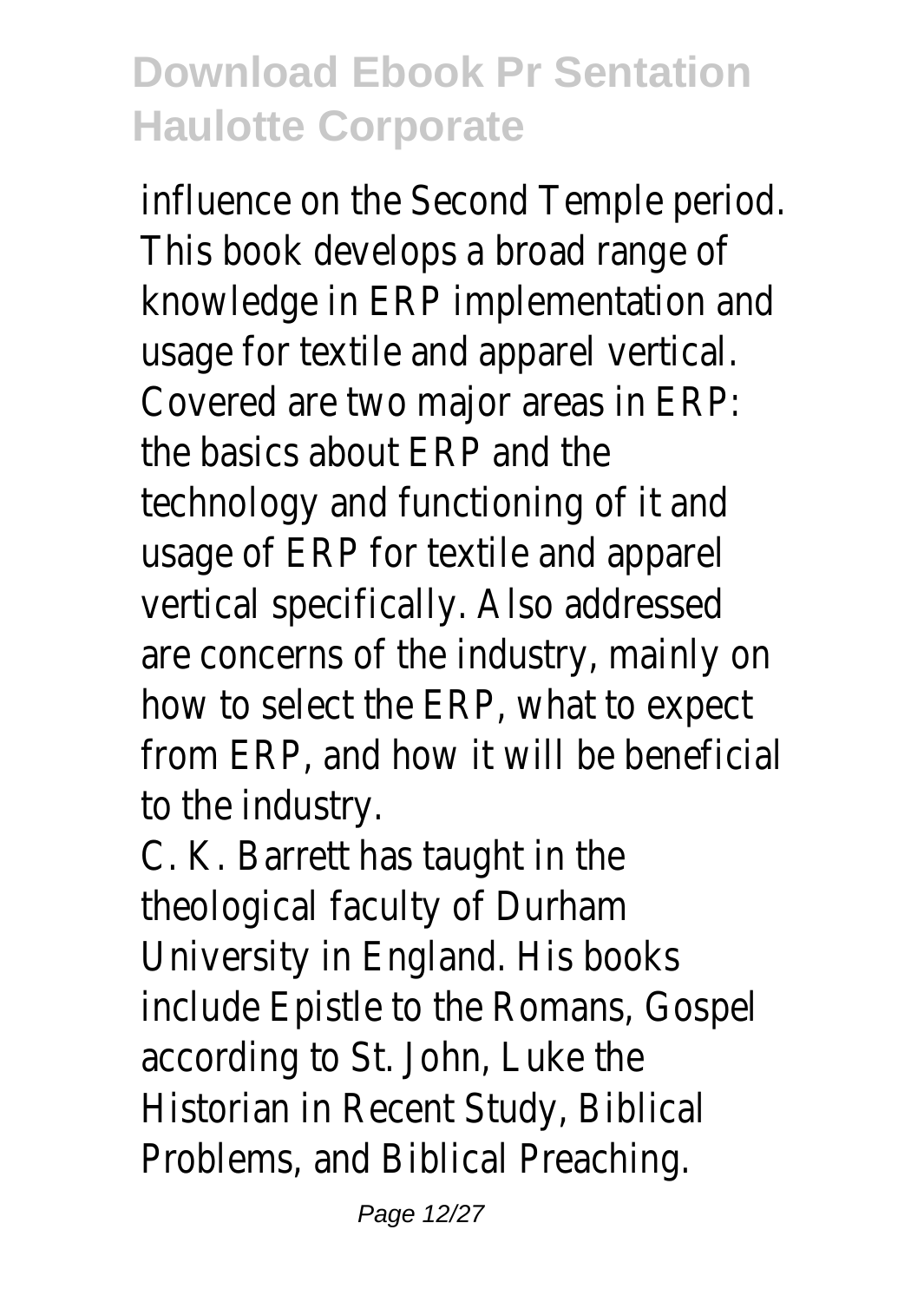French Engineering Industries The Formation of the Pentateuch An Enquiry Into the Tradition History of Mt 1-2 Studies in the History of Accounting

Témoignage honoris Causa **Historians who viewed imperial Rome in terms of a conflict between pagans and Christians have often regarded Constantine's conversion as the triumph of Christianity over paganism. Here Drake offers a fresh understanding of Constantine's rule. The story follows the adventures of an hidalgo**

Page 13/27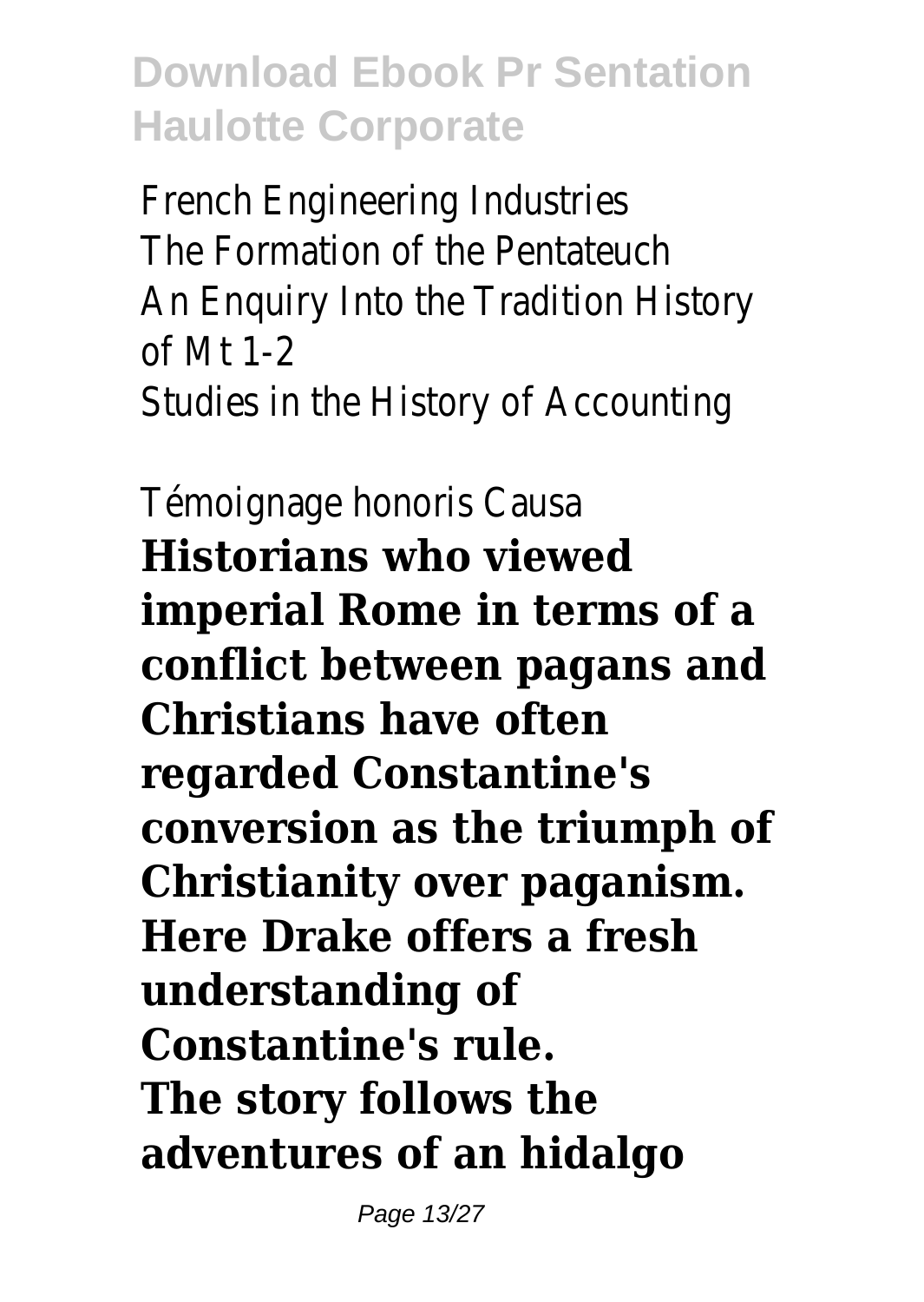**named Mr. Alonso Quixano who reads so many chivalric romances that he loses his sanity and decides to set out to revive chivalry, undo wrongs, and bring justice to the world, under the name Don Quixote de la Mancha. He recruits a simple farmer, Sancho Panza, as his squire, who often employs a unique, earthy wit in dealing with Don Quixote's rhetorical orations on antiquated knighthood. Don Quixote, in the first part of the book, does not see the world for what it is and prefers to imagine that he is living out** Page 14/27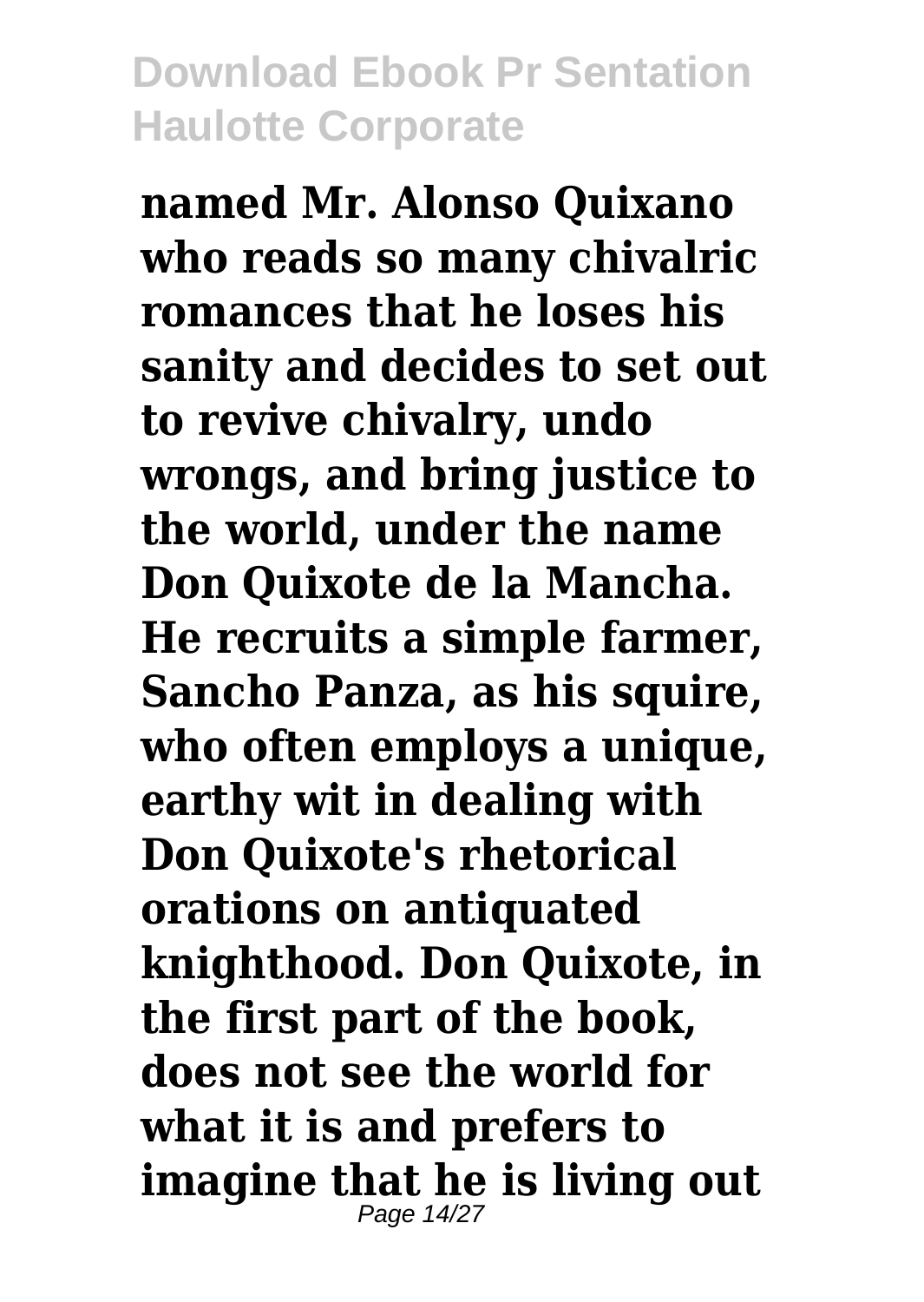**a knightly story. Throughout the novel, Cervantes uses such literary techniques as realism, metatheatre, and intertextuality.**

**Poetics of the Iconotext makes available for the first time in English the theories of the respected French text/image specialist, Professor Liliane Louvel. A consolidation of the most significant theoretical materials of Louvel's two acclaimed books, L'Oeil du Texte: Texte et image dans la littérature anglophone and Texte/Image: Images à lire, textes à voir, this newly** Page 15/27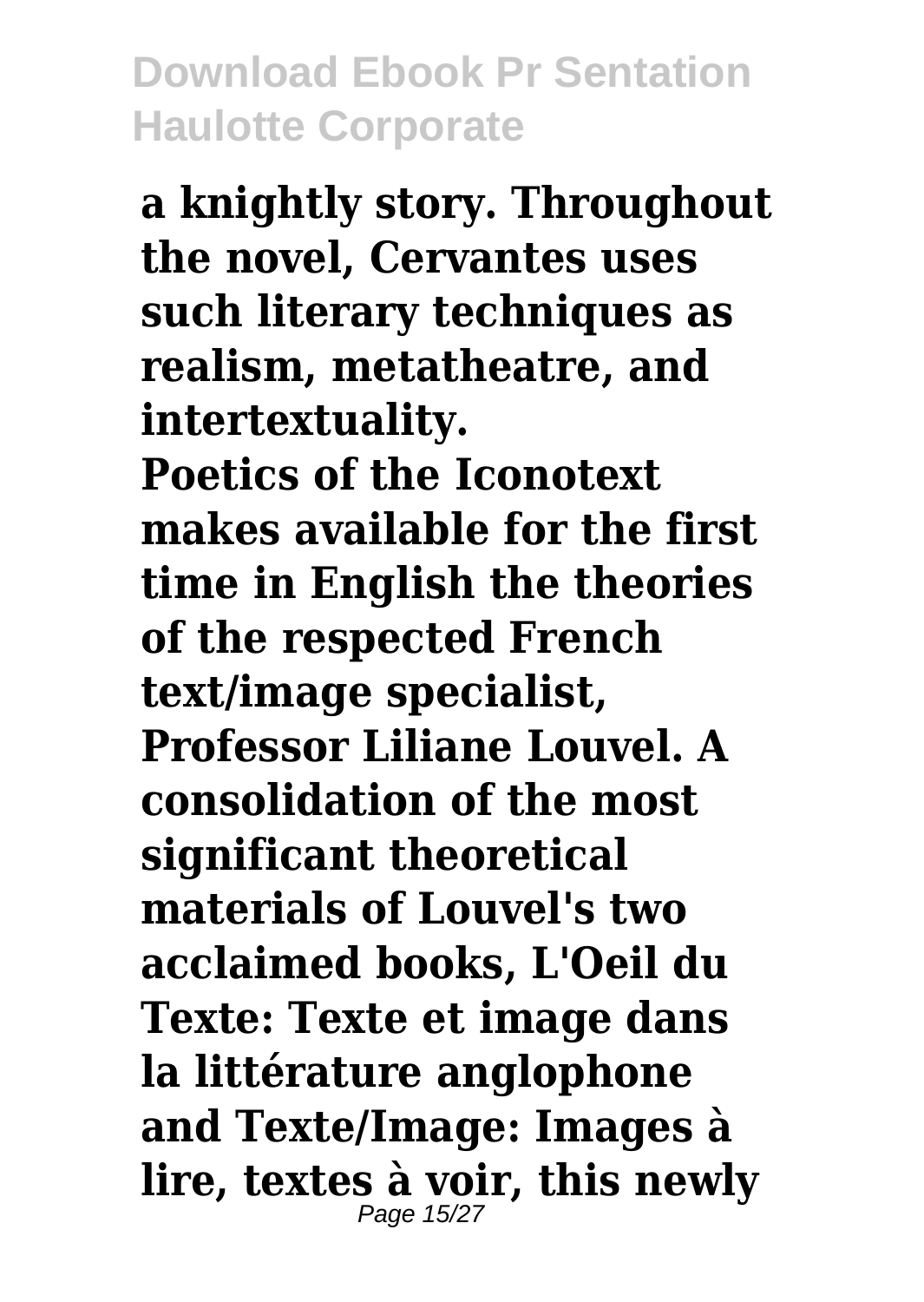**conceived work introduces English readers to the most current thinking in French text/image theory and visual studies. Focusing on the full spectrum of text/image relations, from medieval illuminated manuscripts to digital books, Louvel begins by introducing key terms and situating her work in the context of significant debates in text/image studies. Part II introduces Louvel's s typology of pictorial saturation through which she establishes a continuum along which to measure the effect of the** Page 16/27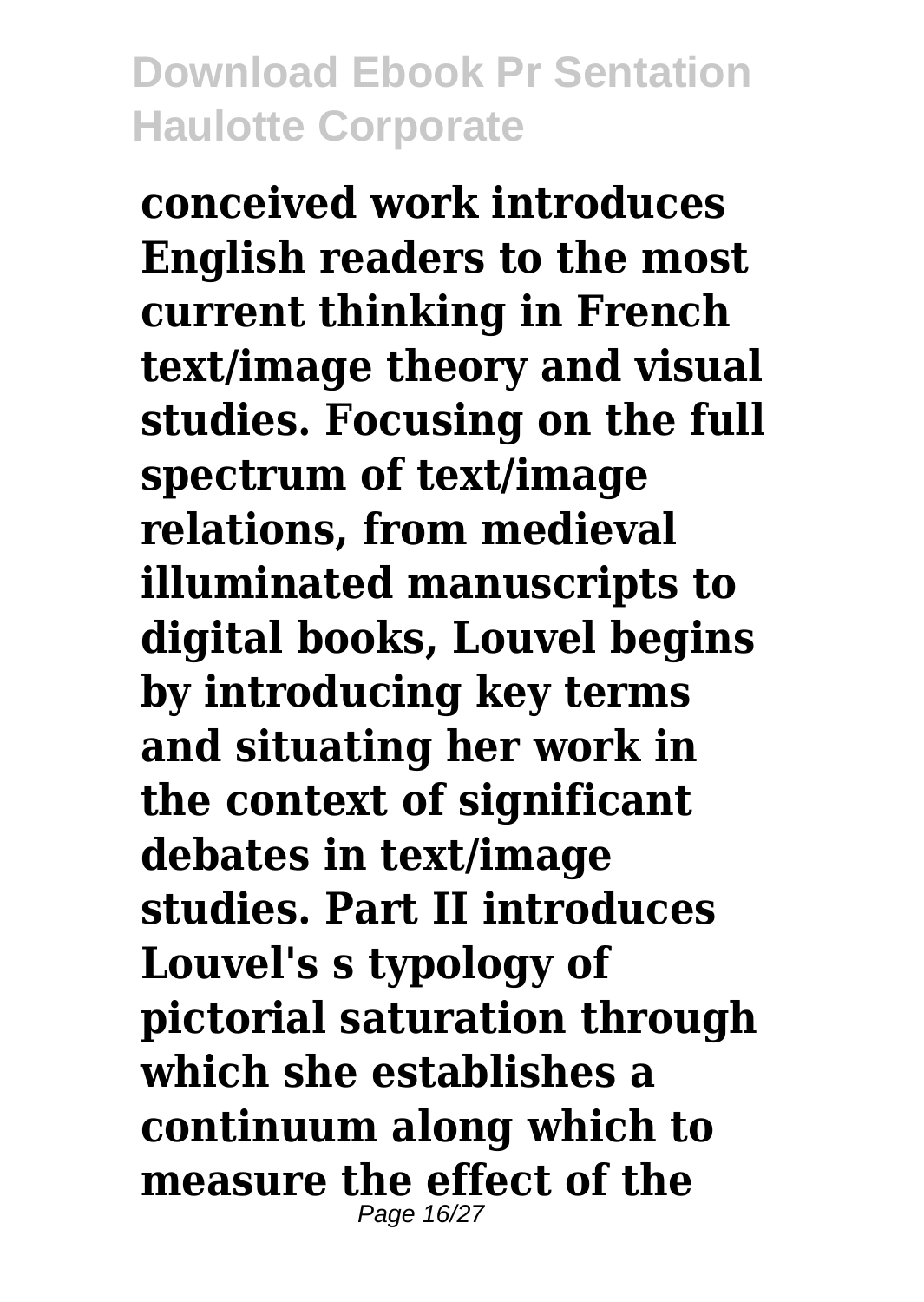**most figurative to the most literal images upon writerly and readerly textual 'spaces.' Part III adopts a phenomenological approach towards the reading-viewing experience as expressed in conceptual categories that include the trace, focal range, synesthesia, and rhythm and speed. The result is a provocative interplay of the categorical and the subjective that invites readers to think at once more precisely and more inventively about texts, images, and the intersections between the** Page 17/27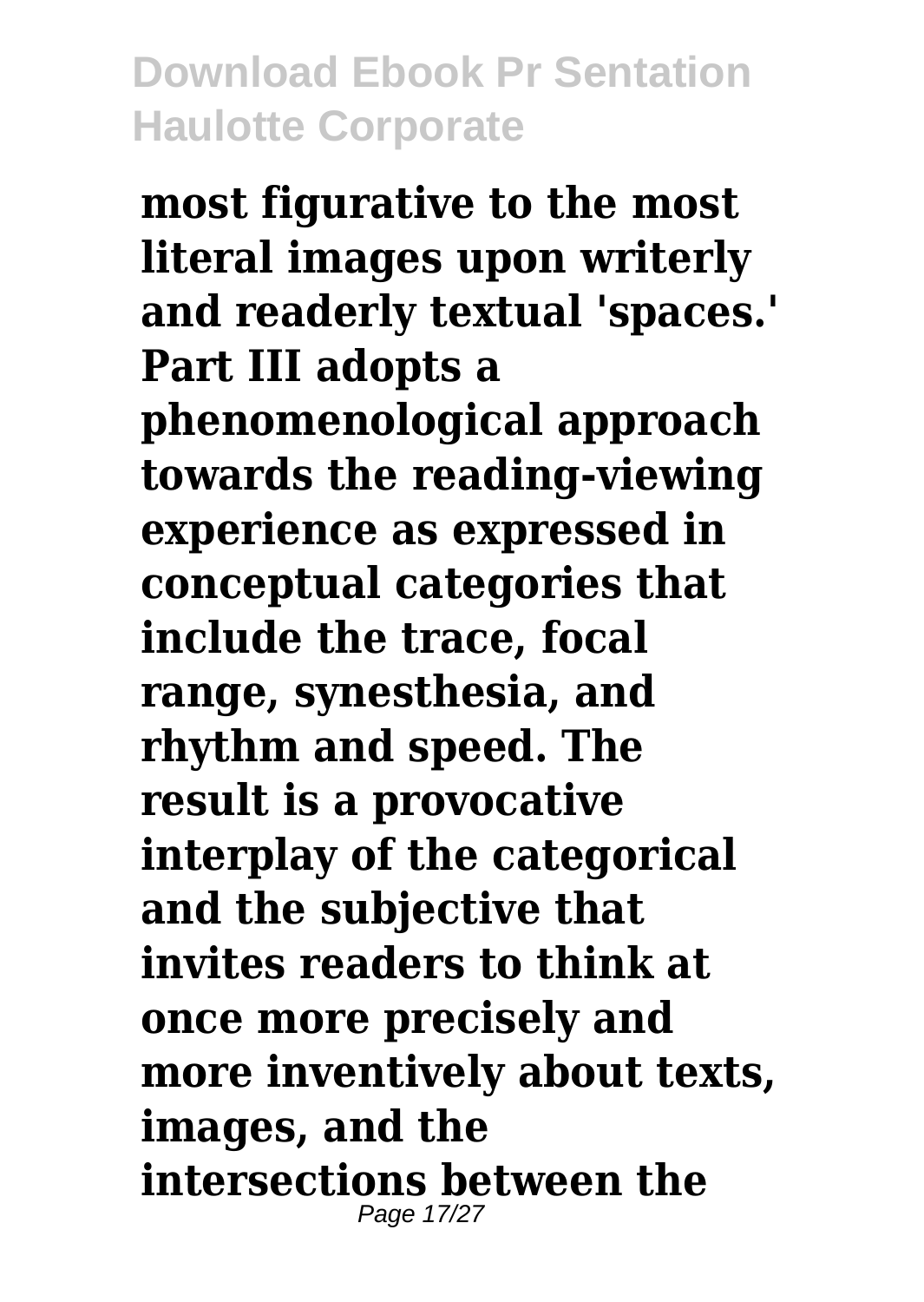**two. The book of the prophet Jeremiah Exploding Aesthetics Don Quixote Poetics of the Iconotext The votive offering [in verse]. The Barberini Psalter** *Four modules explore topics in physical science, earth and space science, life science, and science and technology with hands-on activities designed to engage students in the processes of scientific inquiry and technological design.*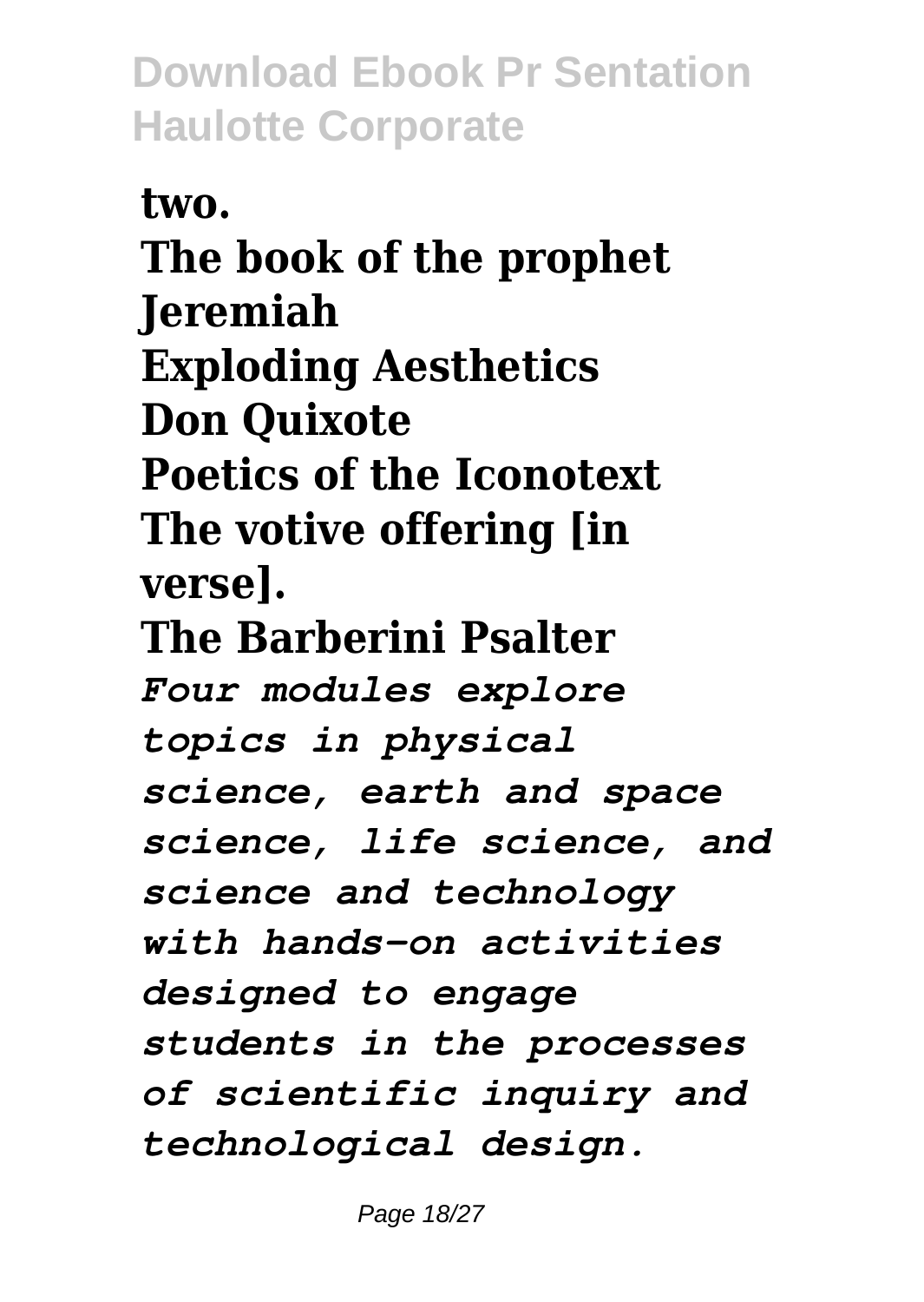*Modules within a developmental level may be taught in any sequence. 'L&B Series oranized three symposia evenings in October 2000 under the title "Exploding Aesthetics", in cooperation with De Appel Centre for Contemperary Art, Amsterdam. Besides the presentations and discussions from these symposia, this volume includes various arguments, positions, and statements in both articles and interviews by a variety of visual artists, designers,*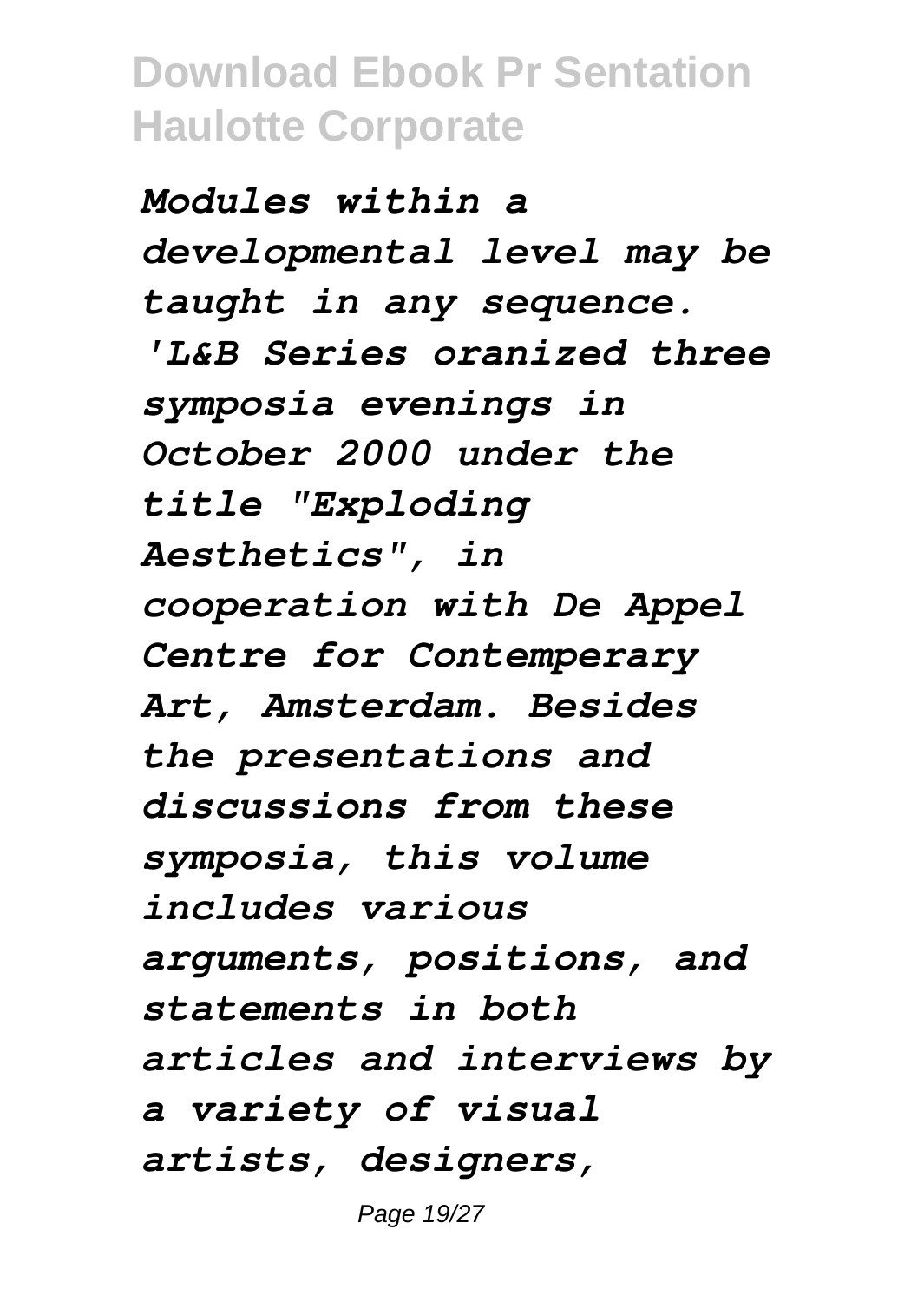*advertising professionals, theorists and curators.'(Cover) La liste exhaustive des ouvrages disponibles publiés en langue française dans le monde. La liste des éditeurs et la liste des collections de langue française. The New Technologies of Collaboration Homilies 1-5, Texts and Translations Trout on a Fly The Holy Spirit and the Gospel Tradition The Royal Son of God A Memoir* **"Equally in God's Image:**

Page 20/27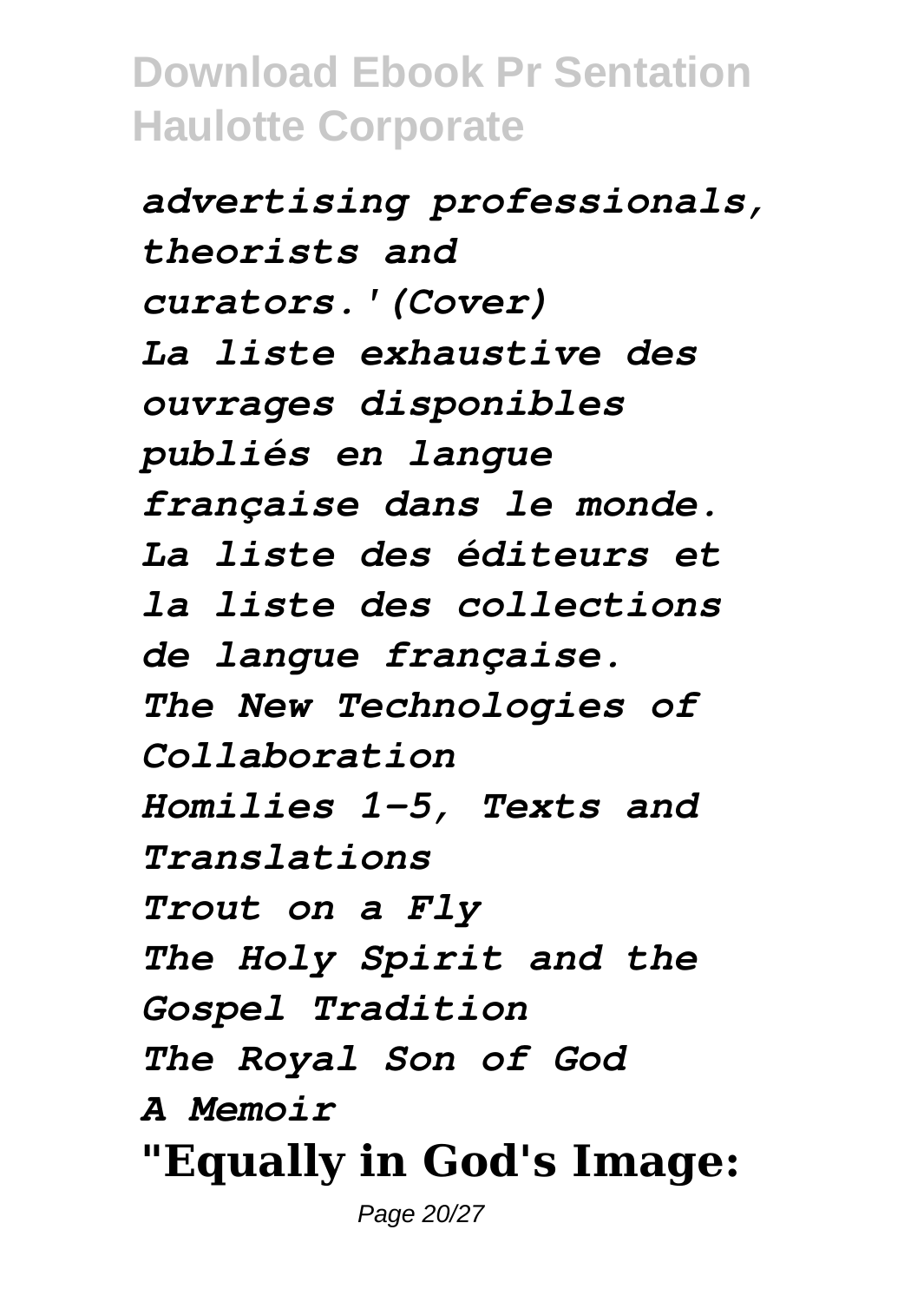**Women in the Middle Ages" is a volume of essays presenting the argument that with the coming of the universities women were excluded, in an apartheid of gender, from education and power. It discusses the resulting paradigm shift from Romanesque to Gothic, describing the images which women had of themselves and which the dominant male society had of them. We meet, in the pages of this book, medieval women in their roles as writers,** Page 21/27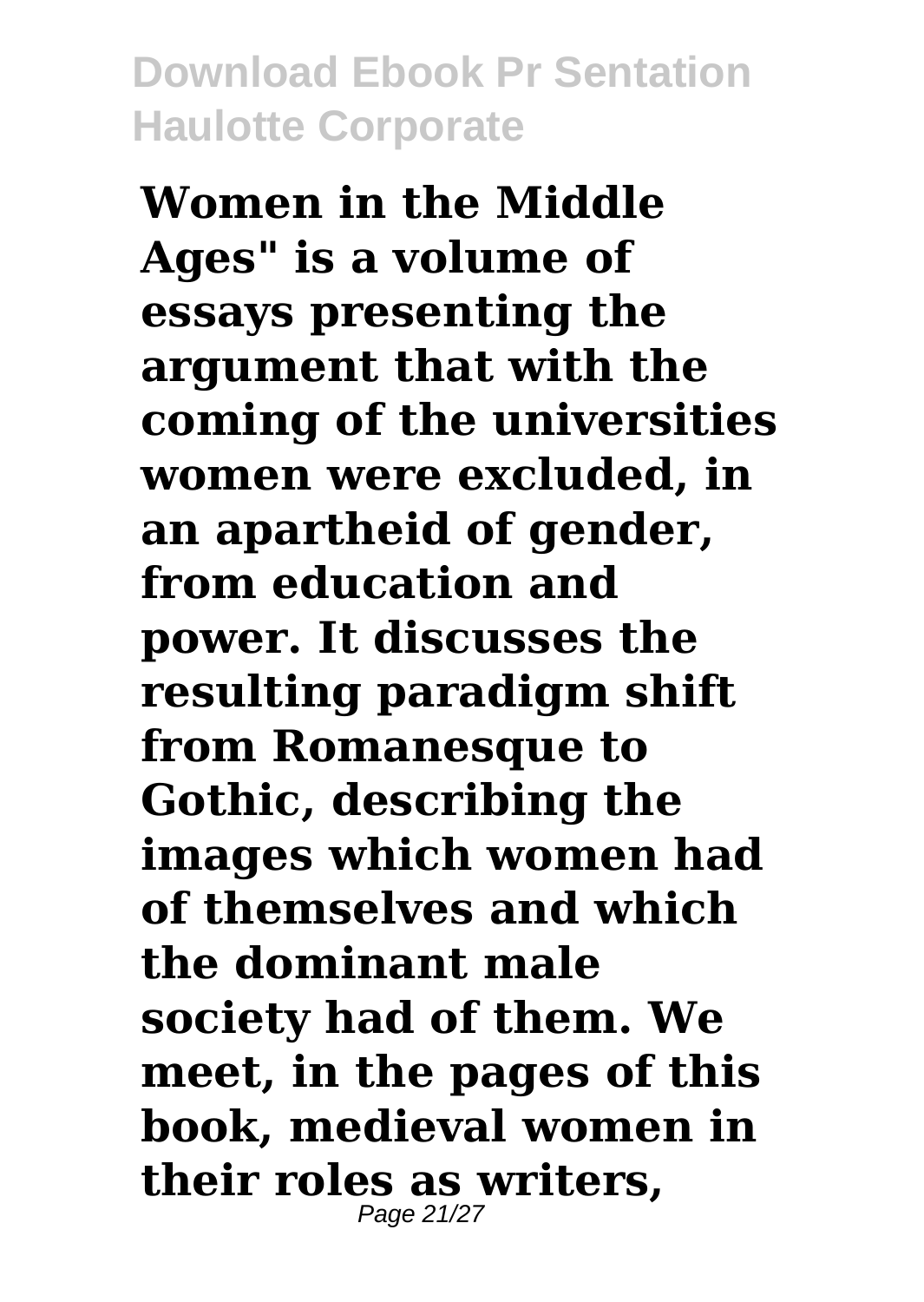**pilgrims, wives, anchoresses and nuns, at court, on pilgrimage, in households and convents. The volume, as a -Distant Mirror- for ourselves today, seeks to present ways in which women then fulfilled the roles society expected of them and the ways in which they also subverted through entering into textuality - the expectations of the dominating culture in order to quest identity and equality." Sharon Gerstel evokes a** Page 22/27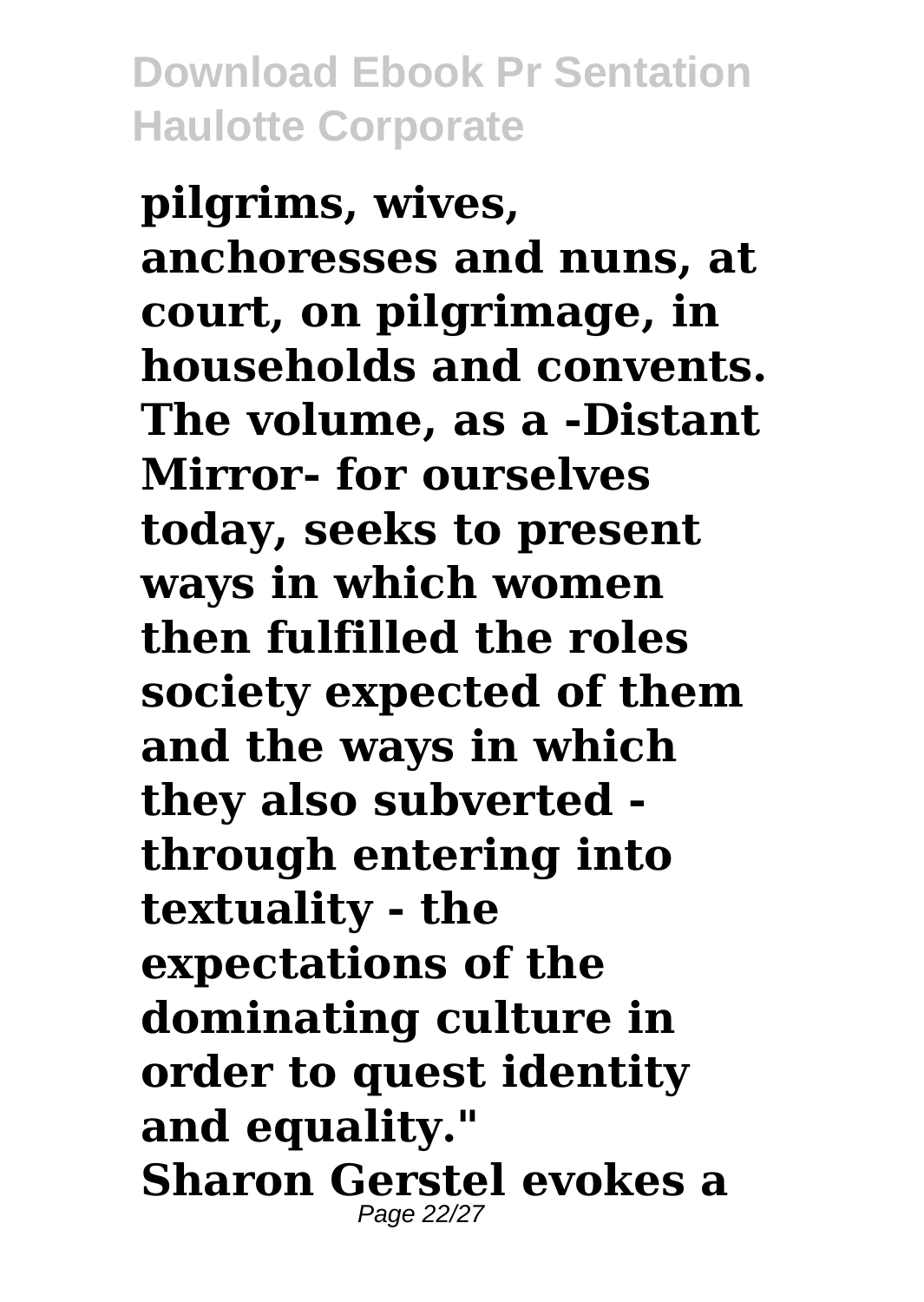**wide range of written and painted sources in order to analyze the decoration of the Byzantine sanctuary from the perspective of its contemporary viewer, from monk to liturgical celebrant, from bishop to lay worshipper. In a new presentation of the sanctuary program, the author reveals to the modern reader what was and is manifest only to the clergy.**

**"This book accompanies the first exhibition to explore the lives of** Page 23/27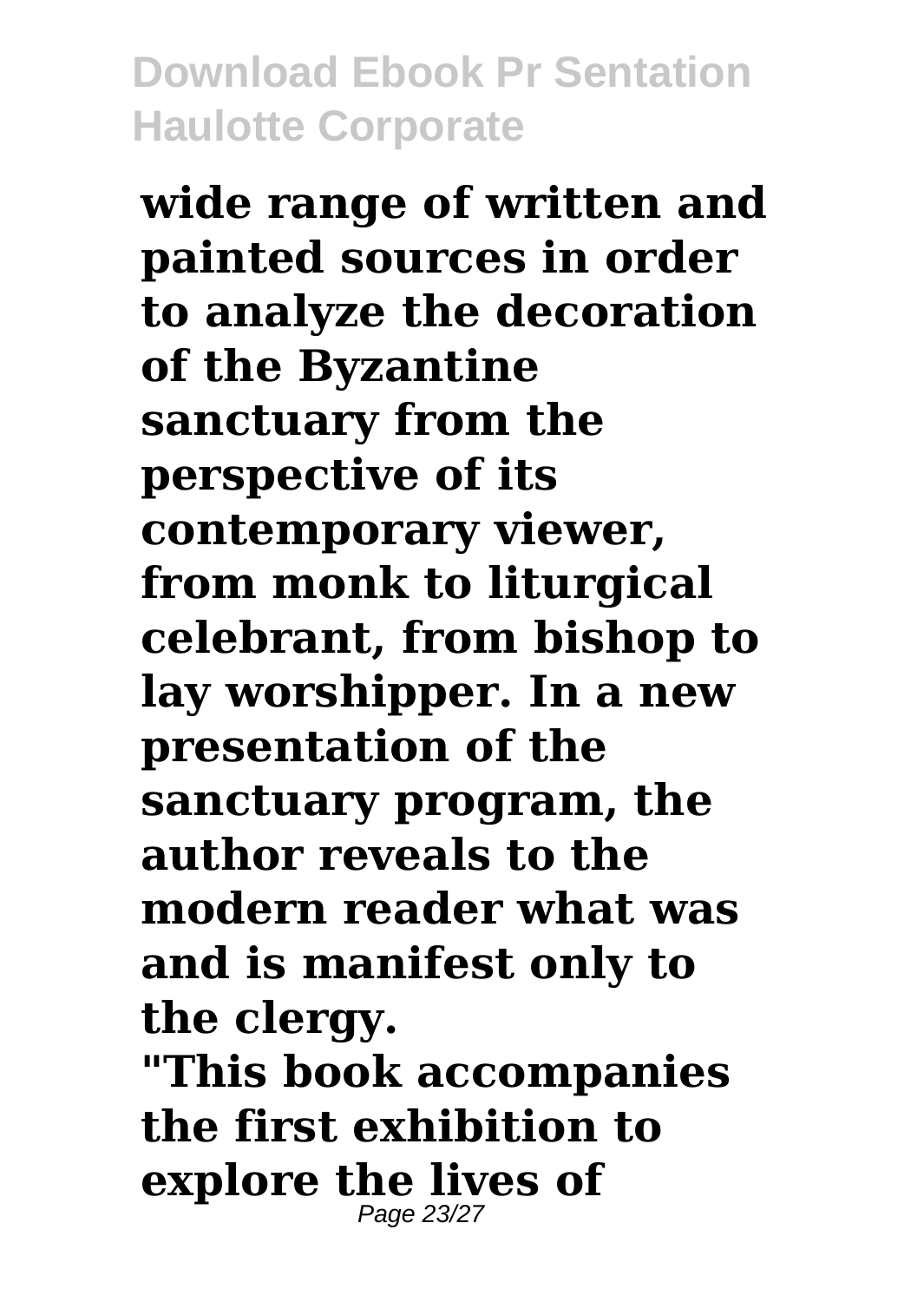**Byzantine women through their representation in material and literary culture. It features nearly two hundred works of art gathered from premier collections in North America by the organizers at Harvard University's Arthur M. Sackler Museum."--BOOK JACKET. Constantine and the Bishops French books in print A New Survey Architectural, Art Historical, Liturgical, and Theological Perspectives** Page 24/27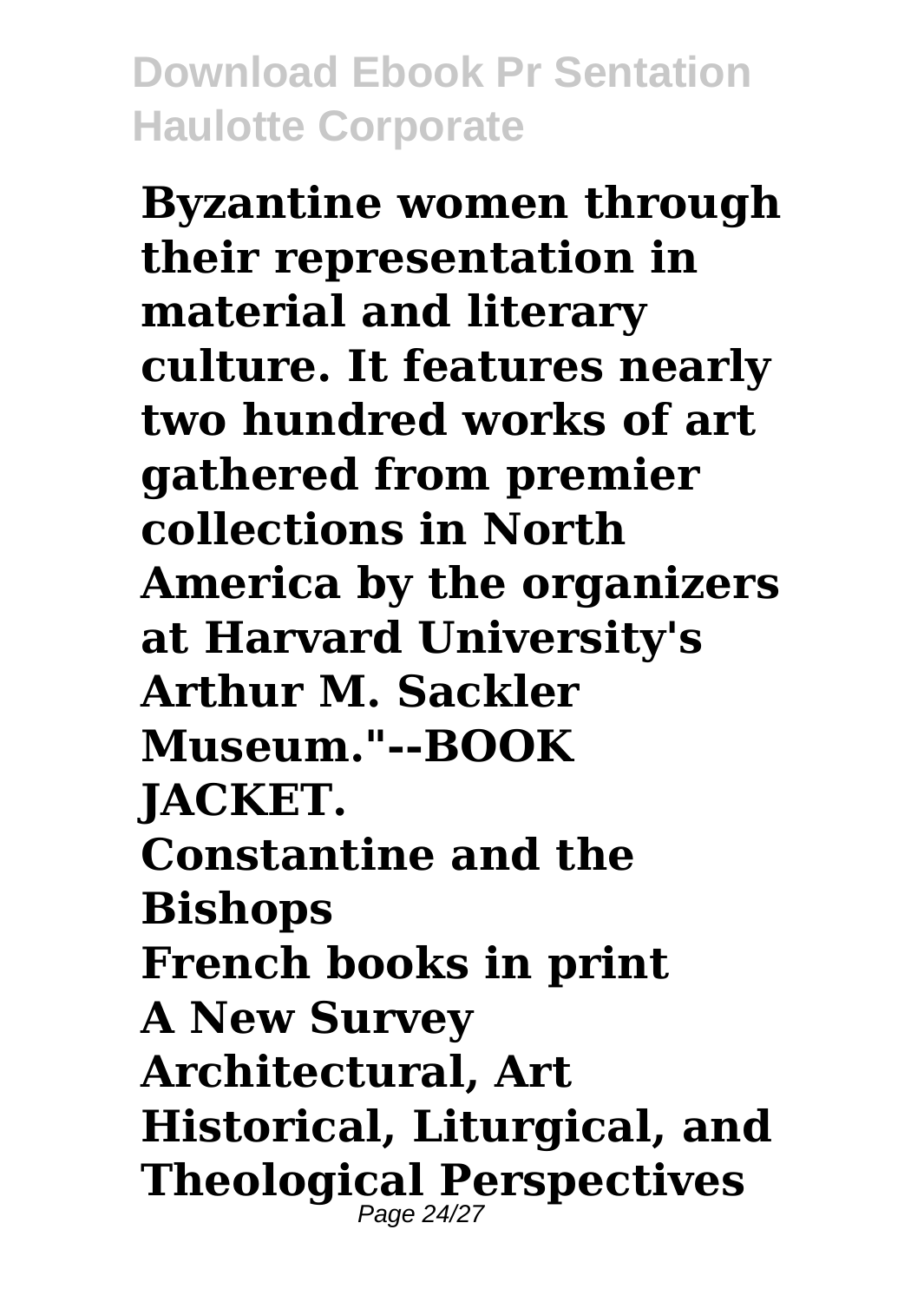#### **on Religious Screens, East and West 1868,1/3 ERP for Textiles and Apparel Industry Explains how collaboration can work by bringing together individuals of diverse talents, abilities, time, and creativity to achieve success in the modern workplace**

**The first edition of 1991 was based on the original work in French by Paul Joüon published for the first time in 1923. This edition brings the work up to the present by taking account of developments in our understanding of the Hebrew language during the intervening years. For the first time the work is presented in a single volume.--From**

Page 25/27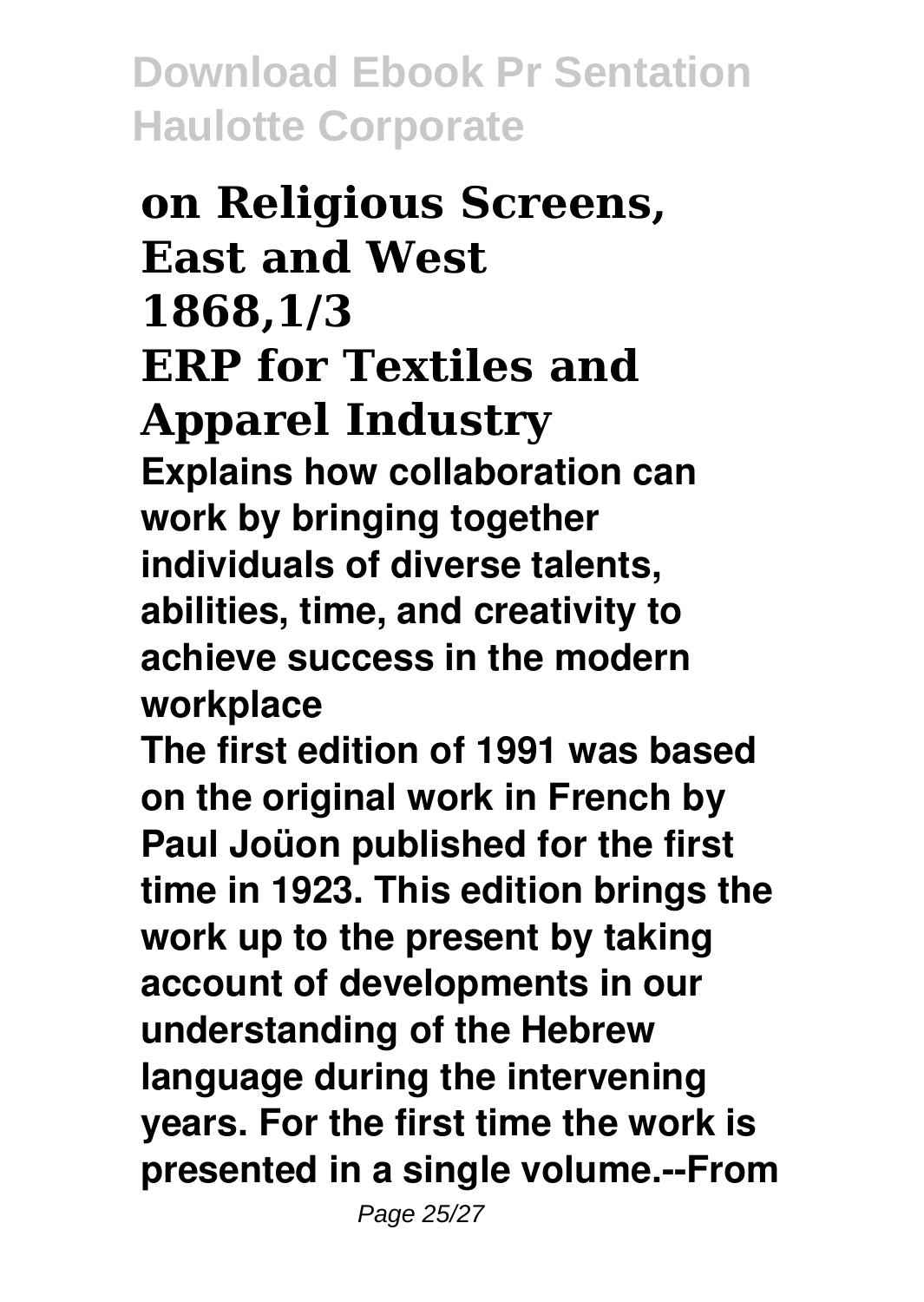**publisher description.**

**You don't need to take a flight to experience the best of Europe. The continent's high-speed and sleeper trains, electric vehicle recharging network and extensive cycle routes mean that it's possible to travel widely leaving a smaller carbon footprint. This collection of 80 detailed trip itineraries opens your eyes to what is possible without air travel.**

**A Debate on Method in Old Testament Exegesis Women in the Middle Ages Codex Vaticanus, Barberinianus Graecus 372 A Sociological, Historical and Literary Introduction The Formula Quotations in the Infancy Narrative of Matthew Byzantine Women and Their World** Page 26/27